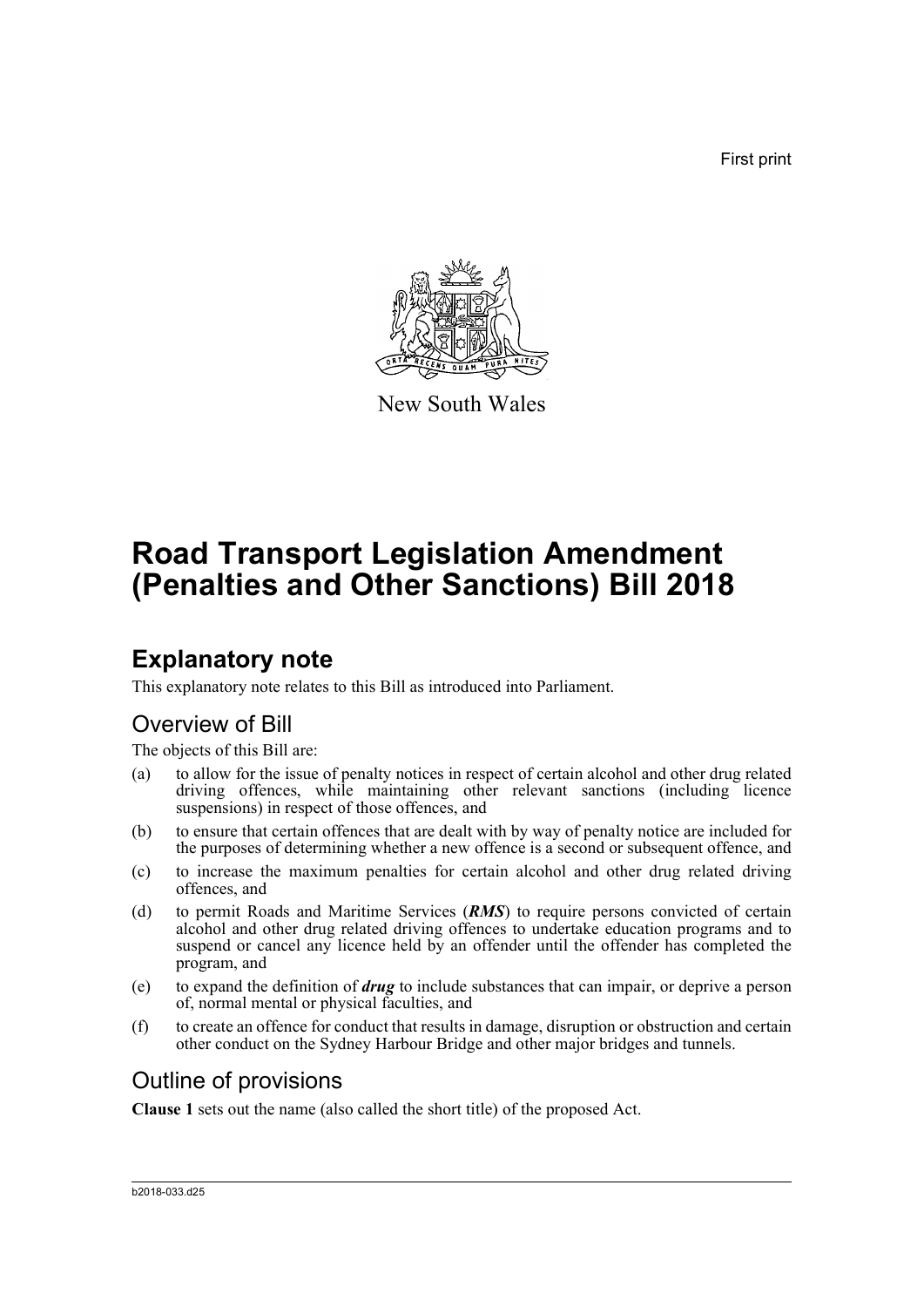**Clause 2** provides for the commencement of the proposed Act on a day or days to be appointed by proclamation.

### **Schedule 1 Amendment of Road Transport Act 2013 No 18**

**Schedule 1 [1]** defines *alcohol or other drug related driving offence* to be an offence that involves the presence of alcohol in a person's breath or blood or the presence of a drug (other than alcohol) in a person's oral fluid, blood or urine and that is prescribed by the statutory rules.

**Schedule 1 [2]** gives effect to the object set out in paragraph (e) of the Overview above.

**Schedule 1 [3]** makes it clear that an offence is, for the purposes of the *Road Transport Act 2013*, taken to have been dealt with by way of penalty notice if the whole or any part of the amount specified in the notice has been paid or the time within which the accused person may elect to have the matter dealt with by the court has lapsed. **Schedule 2.1 [1]** makes a consequential amendment.

**Schedule 1 [4]** ensures that alcohol and other drug related driving offences that are dealt with by way of penalty notice are considered when determining whether a new conviction is for a second or subsequent offence. **Schedule 1 [5]** makes a consequential amendment.

**Schedule 1 [6] and [7]** allow RMS to cancel or suspend, for up to 3 months, the driver licence of a person who has committed an alcohol or other drug related driving offence that was dealt with by way of penalty notice.

**Schedule 1 [8]** increases the monetary penalties for novice range, special range and low range prescribed concentration of alcohol offences and offences relating to the presence of a drug (other than alcohol) in a person's oral fluid, blood or urine.

**Schedule 1 [9]** provides that the disqualification period applicable to a person convicted of a major offence is the period specified for a second or subsequent offence if, in the period of 5 years before the conviction, the person committed a major offence and that was dealt with by way of penalty notice.

**Schedule 1 [10]–[13]** extend the mandatory alcohol interlock program to include all middle range prescribed concentration of alcohol offences and offences for the use or attempted use of a vehicle under the influence of alcohol or any other drug. Currently, only second or subsequent offences are covered by that program.

**Schedule 1 [14]** gives effect to the object set out in paragraph (d) of the Overview above. **Schedule 1 [19] and [20]** make consequential amendments.

**Schedule 1 [15]–[17]** allow for the issue of immediate licence suspension notices by police officers where a driver has committed an offence relating to novice range, special range or low range prescribed concentration of alcohol.

**Schedule 1 [18]** allows for the imposition of sanctions in relation to a vehicle used in the commission of a middle range or high range prescribed concentration of alcohol offence or an offence of refusing to submit to a test or provide a sample if the person has, in the 5 years before the offence, been convicted of an alcohol-related major offence.

### **Schedule 2 Amendment of other legislation**

**Schedule 2.1** amends the *Point to Point Transport (Taxis and Hire Vehicles) Regulation 2017* to provide that a person is prohibited from driving a taxi or hire vehicle if the person committed a special range prescribed concentration of alcohol offence or a drug related driving offence and the offence is dealt with by way of a penalty notice. Prior to the amendment of the *Road Transport (General) Regulation 2013* by the proposed Act, penalty notices could not be issued in relation to those offences.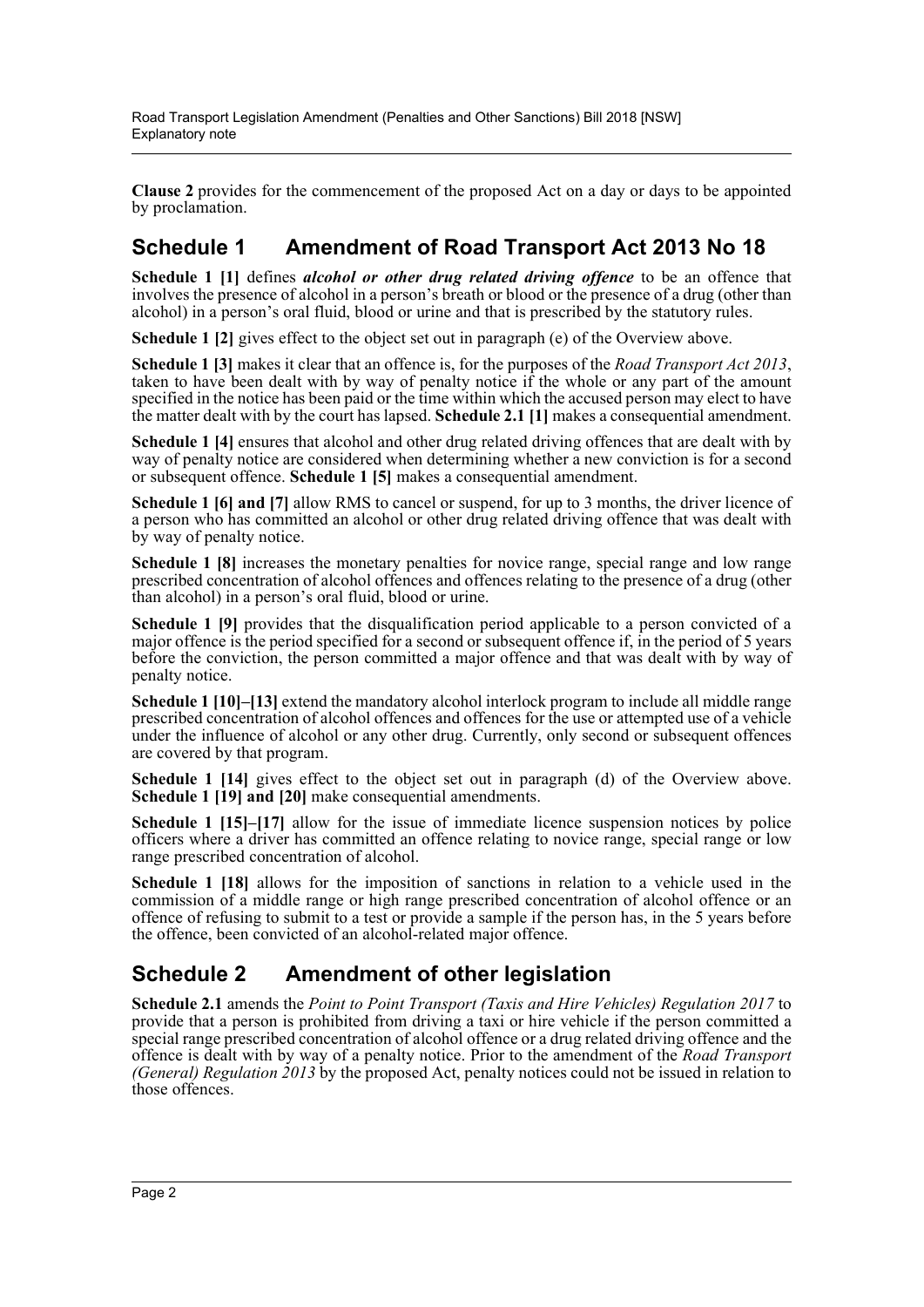Additionally, that Schedule provides that a low range prescribed concentration of alcohol offence that is dealt with by way of penalty notice is to be considered when determining whether an offence is a second or subsequent offence.

**Schedule 2.2 and 2.3 [1]** amend the *Road Transport (Driver Licensing) Regulation 2017* and the *Road Transport (General) Regulation 2013*, respectively, consequent on the amendments made by the proposed Act relating to the suspension of driver licences and extension of provisional licence periods for offences that are dealt with by way of penalty notice.

**Schedule 2.3 [2]** amends the *Road Transport (General) Regulation 2013* to allow for the issue of penalty notices in respect of novice range, special range and low range prescribed concentration of alcohol offences and drug related driving offences (but only for a first offence).

**Schedule 2.4** amends the *Roads Act 1993* to give effect to the object set out in paragraph (f) of the Overview above.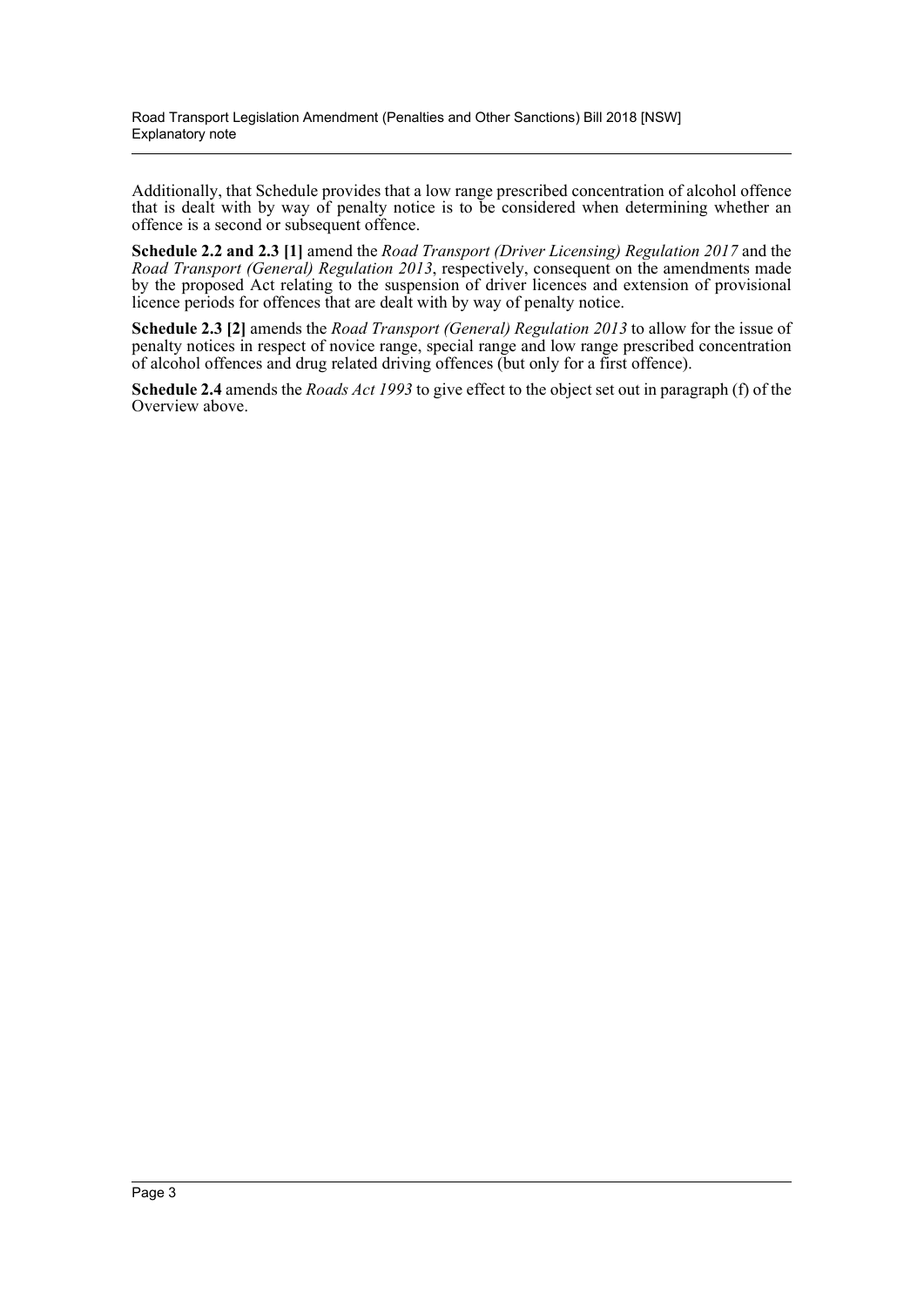First print

Page



New South Wales

## **Road Transport Legislation Amendment (Penalties and Other Sanctions) Bill 2018**

## **Contents**

|                                                          |    |                                | <b>Page</b> |
|----------------------------------------------------------|----|--------------------------------|-------------|
|                                                          |    | Name of Act                    |             |
|                                                          | 2. | Commencement                   |             |
| Amendment of Road Transport Act 2013 No 18<br>Schedule 1 |    |                                |             |
| <b>Schedule 2</b>                                        |    | Amendment of other legislation |             |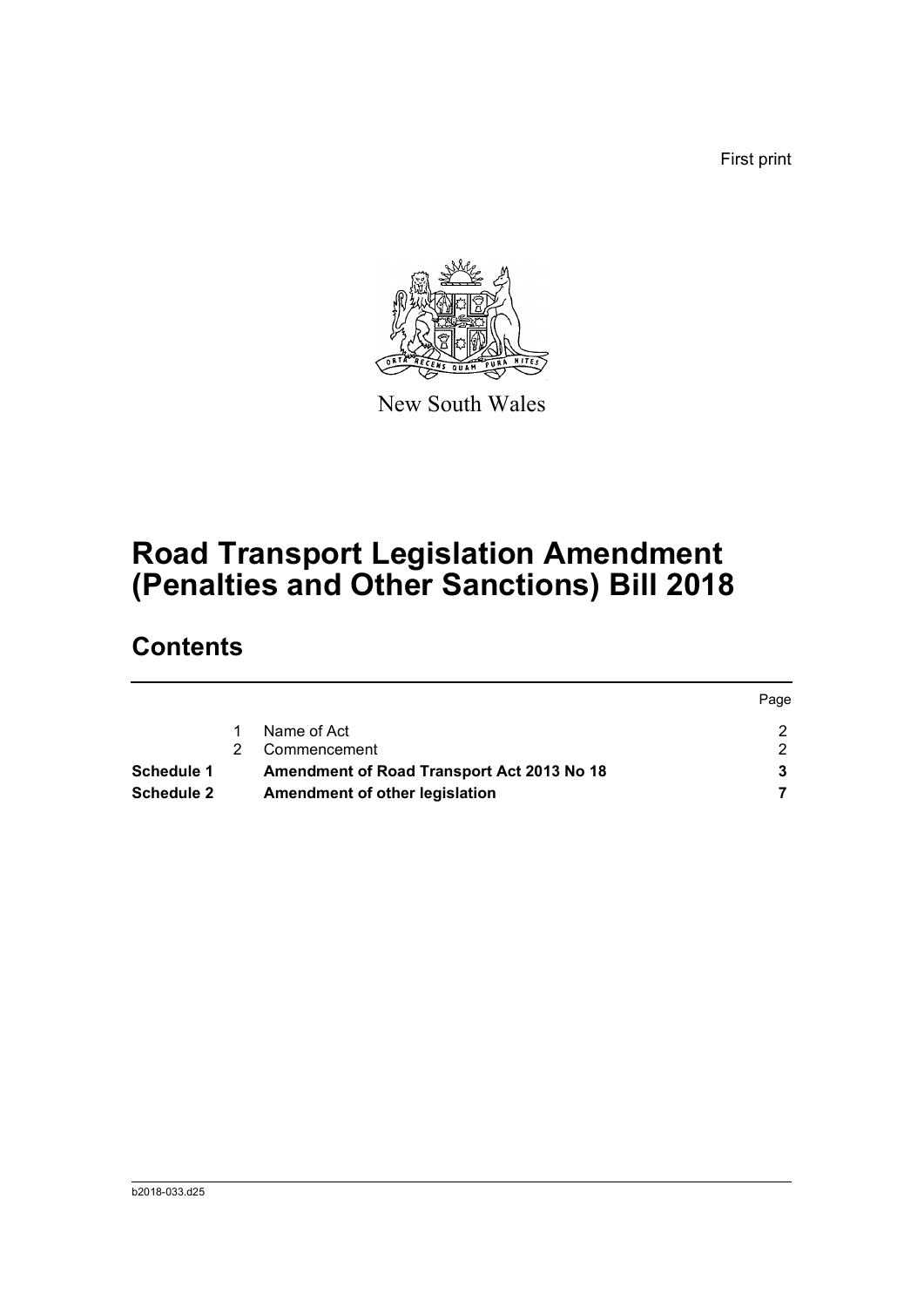

New South Wales

## **Road Transport Legislation Amendment (Penalties and Other Sanctions) Bill 2018**

No , 2018

#### **A Bill for**

An Act to amend the *Road Transport Act 2013*, *Roads Act 1993* and other roads legislation to make further provision with respect to the enforcement of that legislation; and for other purposes.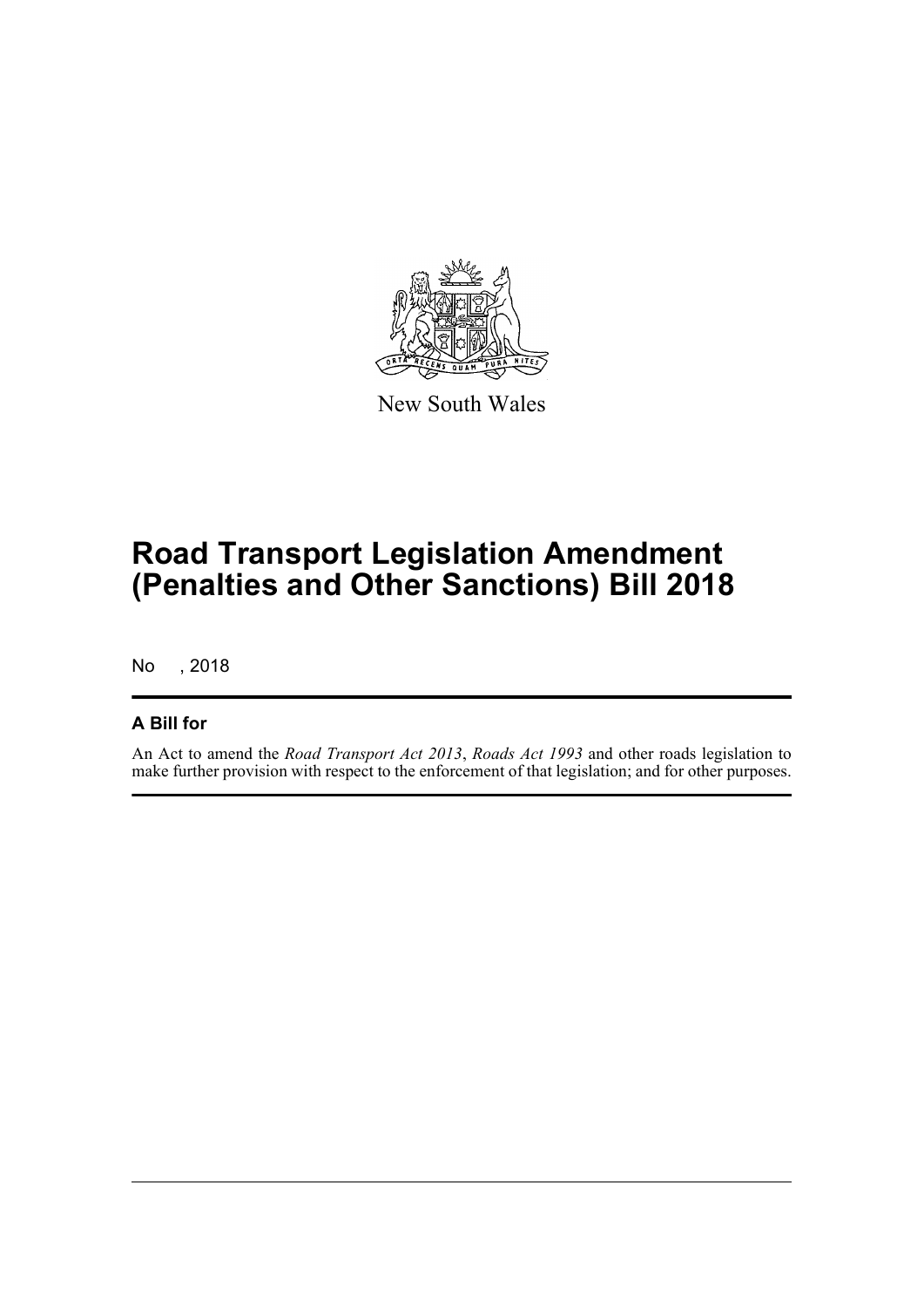Road Transport Legislation Amendment (Penalties and Other Sanctions) Bill 2018 [NSW]

<span id="page-5-1"></span><span id="page-5-0"></span>

| The Legislature of New South Wales enacts:                                                        |                     |
|---------------------------------------------------------------------------------------------------|---------------------|
| Name of Act                                                                                       | 2                   |
| This Act is the Road Transport Legislation Amendment (Penalties and Other<br>Sanctions) Act 2018. | 3<br>$\overline{4}$ |
| <b>Commencement</b>                                                                               | 5                   |
| This Act commences on a day or days to be appointed by proclamation.                              | 6                   |
|                                                                                                   |                     |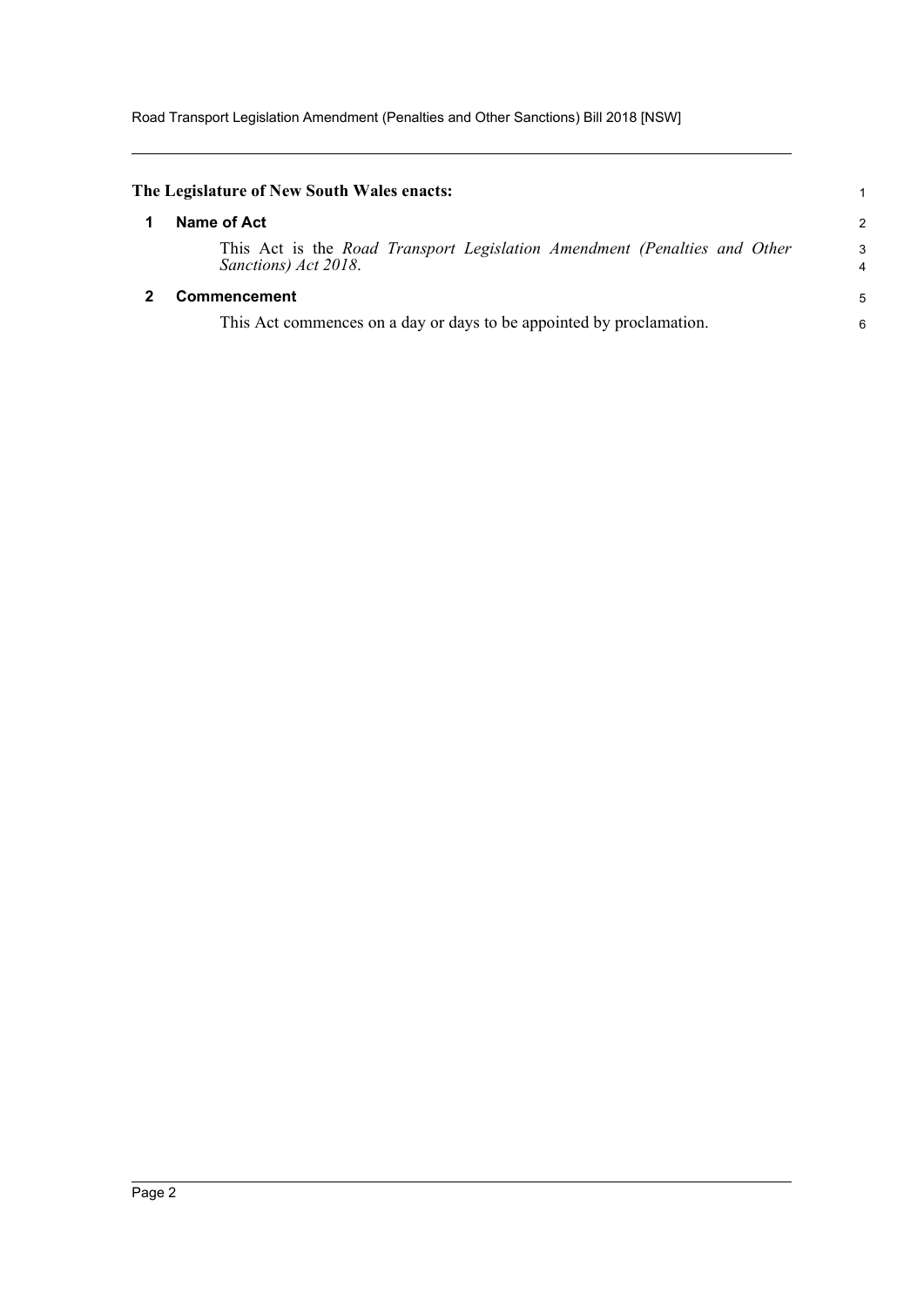<span id="page-6-0"></span>

|       | <b>Schedule 1</b>             |     | <b>Amendment of Road Transport Act 2013 No 18</b>                                                                                                                                                                               | 1              |
|-------|-------------------------------|-----|---------------------------------------------------------------------------------------------------------------------------------------------------------------------------------------------------------------------------------|----------------|
| [1]   | <b>Section 4 Definitions</b>  |     |                                                                                                                                                                                                                                 | $\overline{c}$ |
|       |                               |     | Insert in alphabetical order in section $4(1)$ :                                                                                                                                                                                | 3              |
|       |                               |     | alcohol or other drug related driving offence means an offence that:                                                                                                                                                            | 4              |
|       |                               | (a) | involves the presence of alcohol in a person's breath or blood or the<br>presence of a drug (other than alcohol) in a person's oral fluid, blood or<br>urine, and                                                               | 5<br>6<br>7    |
|       |                               | (b) | is prescribed by the statutory rules.                                                                                                                                                                                           | 8              |
| $[2]$ |                               |     | Section 4 (1), definition of "drug"                                                                                                                                                                                             | 9              |
|       |                               |     | Insert at the end of paragraph (c):                                                                                                                                                                                             | 10             |
|       |                               |     | , and                                                                                                                                                                                                                           | 11             |
|       |                               | (d) | any other substance that, when taken by an ordinary person, may<br>deprive the person of, or impair, his or her normal mental or physical<br>faculties (whether temporarily or permanently).                                    | 12<br>13<br>14 |
| $[3]$ | Section 4 (5)                 |     |                                                                                                                                                                                                                                 | 15             |
|       |                               |     | Insert after section $4(4)$ including the note:                                                                                                                                                                                 | 16             |
|       | (5)                           |     | For the purposes of this Act, an offence is taken to have been <i>dealt with by way</i><br>of penalty notice if a penalty notice has been issued for the offence and:                                                           | 17<br>18       |
|       |                               | (a) | the whole or any part of the penalty specified in the notice has been paid,<br><b>or</b>                                                                                                                                        | 19<br>20       |
|       |                               | (b) | the penalty specified in the notice has not been paid, the person to whom<br>it was issued has not elected to have the matter dealt with by a court and<br>the time for the person to have the matter so dealt with has lapsed. | 21<br>22<br>23 |
| [4]   |                               |     | Section 9 Determination of "first offence" and "second or subsequent offence"                                                                                                                                                   | 24             |
|       | Insert after section $9(2)$ : |     |                                                                                                                                                                                                                                 | 25             |
|       | (2A)                          |     | Second or subsequent offence where previous offence dealt with by way of<br>penalty notice                                                                                                                                      | 26<br>27       |
|       |                               |     | If a person is convicted of an offence against this Act (the <i>new offence</i> ), that<br>offence is a second or subsequent offence if:                                                                                        | 28<br>29       |
|       |                               | (a) | within the period of 5 years immediately before being convicted of the<br>new offence, the person committed an alcohol or other drug related<br>driving offence (the <i>previous offence</i> ), and                             | 30<br>31<br>32 |
|       |                               | (b) | that previous offence:                                                                                                                                                                                                          | 33             |
|       |                               |     | was against the same provision as, or was an equivalent offence<br>(i)<br>to, the new offence, and                                                                                                                              | 34<br>35       |
|       |                               |     | was dealt with by way of penalty notice, and<br>(i)                                                                                                                                                                             | 36             |
|       |                               | (c) | the occasion when the new offence occurred was different from the<br>occasion when the previous offence occurred.                                                                                                               | 37<br>38       |
| $[5]$ | Section 9 (5)                 |     |                                                                                                                                                                                                                                 | 39             |
|       |                               |     | Insert "or $(2A)$ (b) (i)" after "subsection $(2)$ (a) (iii)".                                                                                                                                                                  | 40             |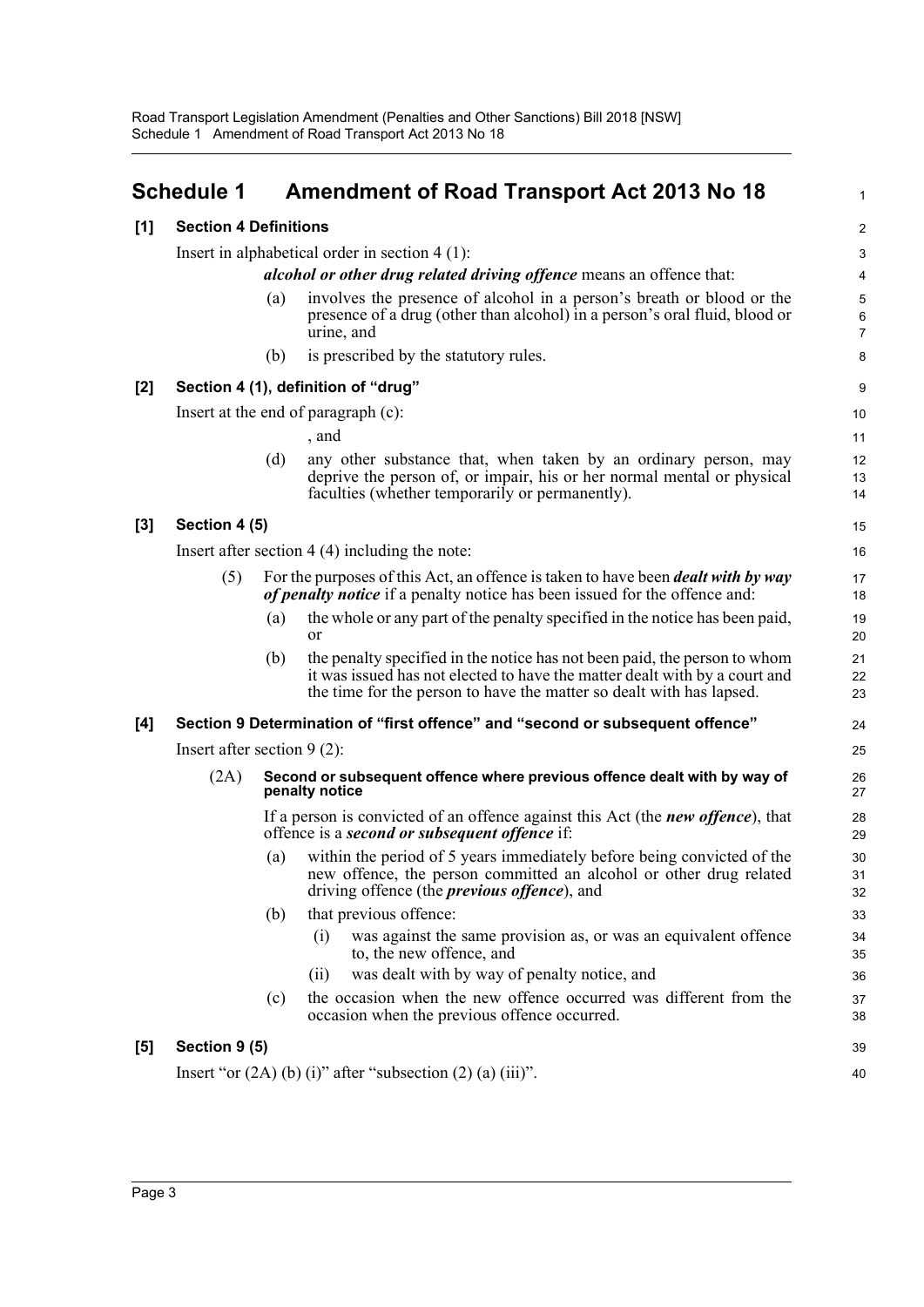| [6]    | Section 59 Cancellation or suspension of driver licence for certain speeding<br>offences or alcohol or other drug related driving offences                                                                   |                     |  |  |
|--------|--------------------------------------------------------------------------------------------------------------------------------------------------------------------------------------------------------------|---------------------|--|--|
|        | Insert "or alleged alcohol or other drug related driving offence" after "speeding offence" in<br>section 59 $(1)$ .                                                                                          | 3<br>4              |  |  |
| [7]    | Section 59 (4A)                                                                                                                                                                                              | 5                   |  |  |
|        | Insert after section 59 $(4)$ :                                                                                                                                                                              | 6                   |  |  |
|        | For the purposes of subsection (4), a period not exceeding 3 months may be<br>(4A)<br>specified in relation to an alleged alcohol or other drug related driving offence.                                     | $\overline{7}$<br>8 |  |  |
| [8]    | Sections 110 (1)–(3) and 111 (1) and (3)                                                                                                                                                                     | 9                   |  |  |
|        | Omit "10 penalty units" and "20 penalty units" wherever occurring.                                                                                                                                           | 10                  |  |  |
|        | Insert instead "20 penalty units" and "30 penalty units", respectively.                                                                                                                                      | 11                  |  |  |
| [9]    | Section 205 Disqualification for certain major offences                                                                                                                                                      | 12                  |  |  |
|        | Insert "or committed a major offence during that period that was dealt with by way of<br>penalty notice" before "(whether of the same or a different kind)" in section 205 (2) and (3).                      | 13<br>14            |  |  |
| $[10]$ | <b>Section 209 Definitions</b>                                                                                                                                                                               | 15                  |  |  |
|        | Omit "that is a second" wherever occurring in paragraphs (d) and (f) of the definition of<br><i>mandatory interlock offence</i> in section $209(1)$ .                                                        | 16<br>17            |  |  |
|        | Insert instead "that is a first offence or a second".                                                                                                                                                        | 18                  |  |  |
| $[11]$ | Section 209 (1), definition of "mandatory interlock offence", note                                                                                                                                           | 19                  |  |  |
|        | Omit the note. Insert instead:                                                                                                                                                                               | 20                  |  |  |
|        | Note. Section 9 (2) and (2A) specify the circumstances in which an offence is a second<br>or subsequent offence (including instances in which the first offence was dealt with by<br>way of penalty notice). | 21<br>22<br>23      |  |  |
| $[12]$ | <b>Section 211 Mandatory interlock orders</b>                                                                                                                                                                | 24                  |  |  |
|        | Insert after the matter relating to an offence against section 110 (1) (a) or (b), (2) (a), (b) or<br>(c) or $(3)$ (a), (b) or (c) in the Table to the section:                                              | 25<br>26            |  |  |
|        | 6 months<br>12 months<br>An offence against section $110(4)(a)$ , (b) or (c) 3 months<br>that is a first offence by the offender for any<br>other alcohol-related major offence                              |                     |  |  |
| $[13]$ | Section 211, Table                                                                                                                                                                                           | 27                  |  |  |
|        | Omit the matter relating to an offence against section $112$ (1) (a), (b) or (c).                                                                                                                            | 28                  |  |  |
|        | Insert instead:                                                                                                                                                                                              | 29                  |  |  |
|        | 9 months<br>24 months<br>6 months<br>An offence against section 112 (1) (a), (b) or<br>(c) that is a first offence by the offender for any<br>other alcohol-related major offence                            |                     |  |  |
|        | 9 months<br>12 months<br>48 months<br>An offence against section 112 (1) (a), (b) or<br>(c) that is a second or subsequent offence by<br>the offender for any other alcohol-related<br>major offence         |                     |  |  |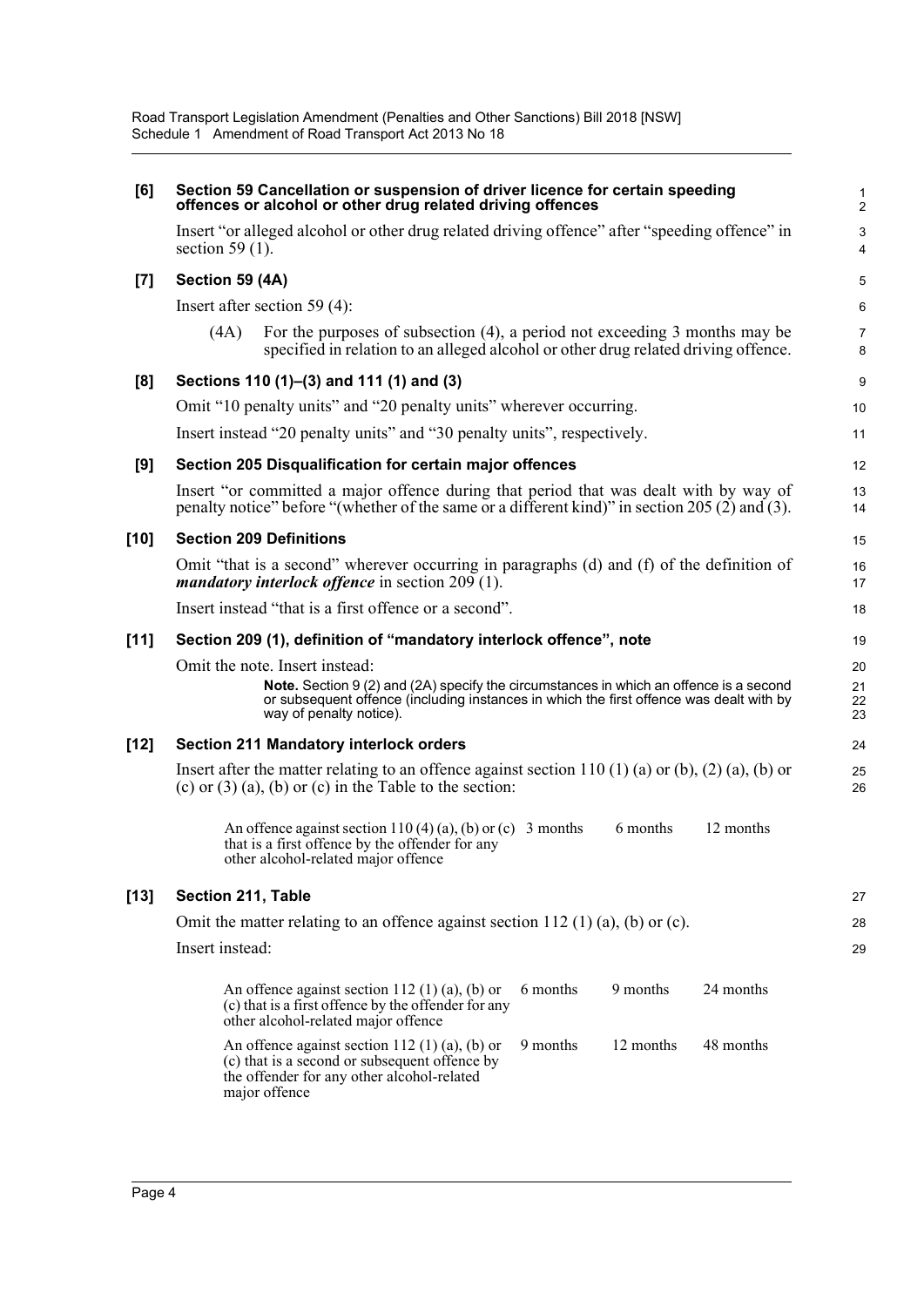| [14]   | Part 7.4, Division 2A<br>Insert after Division 2: |     |      |                                                                                                                                                                                                                                                                                                                                                                                                                                                                                                    |                                        |  |
|--------|---------------------------------------------------|-----|------|----------------------------------------------------------------------------------------------------------------------------------------------------------------------------------------------------------------------------------------------------------------------------------------------------------------------------------------------------------------------------------------------------------------------------------------------------------------------------------------------------|----------------------------------------|--|
|        | <b>Division 2A</b>                                |     |      | Driver education programs relating to alcohol or other<br>drugs                                                                                                                                                                                                                                                                                                                                                                                                                                    |                                        |  |
|        | 215C                                              |     |      | Education program for alcohol and other drug related driving offences                                                                                                                                                                                                                                                                                                                                                                                                                              | 5                                      |  |
|        |                                                   | (1) |      | The Authority may, by notice in writing, require a person to undertake an<br>alcohol or other drug education program specified in the notice if the person:                                                                                                                                                                                                                                                                                                                                        | 6<br>7                                 |  |
|        |                                                   |     | (a)  | has been found guilty of an offence against section 110, 111 or 112, or                                                                                                                                                                                                                                                                                                                                                                                                                            | 8                                      |  |
|        |                                                   |     | (b)  | committed an offence against section 110 or 111 that was dealt with by<br>way of penalty notice.                                                                                                                                                                                                                                                                                                                                                                                                   | $\boldsymbol{9}$<br>$10$               |  |
|        |                                                   | (2) |      | A notice under this section must specify the period within which the alcohol<br>or other drug education program must be undertaken and must contain any<br>other matters specified in the statutory rules.                                                                                                                                                                                                                                                                                         | 11<br>12<br>13                         |  |
|        |                                                   | (3) |      | The person to whom a notice is given under this section must undertake the<br>program within the period specified by the notice or any longer period that the<br>Authority may allow.                                                                                                                                                                                                                                                                                                              | 14<br>15<br>16                         |  |
|        |                                                   | (4) |      | Any period of licence suspension, cancellation or other licence ineligibility<br>relating to a person required to undertake an alcohol or other drug education<br>program by a notice given under this section is extended until such time as the<br>person has undertaken, and passed to the satisfaction of the Authority, the<br>alcohol or other drug education program.                                                                                                                       | 17<br>18<br>19<br>20<br>21             |  |
|        |                                                   | (5) |      | The Authority may, by notice in writing given to a person who fails to<br>undertake an alcohol or other drug education program in accordance with this<br>section, suspend any driver licence held by the person until such time as the<br>person undertakes the program to the satisfaction of the Authority.                                                                                                                                                                                     | 22<br>23<br>24<br>25                   |  |
| $[15]$ | officer                                           |     |      | Section 224 When immediate licence suspension notice may be issued by police                                                                                                                                                                                                                                                                                                                                                                                                                       | 26<br>27                               |  |
|        | Insert after section $224(1)(a)$ :                |     |      |                                                                                                                                                                                                                                                                                                                                                                                                                                                                                                    |                                        |  |
|        |                                                   |     | (a1) | if it appears to a police officer (whether or not the same police officer)<br>that the driver has committed an offence against section $110(1)$ , $(2)$<br>or $(3)$ ,                                                                                                                                                                                                                                                                                                                              | 29<br>30<br>31                         |  |
| [16]   |                                                   |     |      | Section 224 (4) (a) and (b)                                                                                                                                                                                                                                                                                                                                                                                                                                                                        | 32                                     |  |
|        |                                                   |     |      | Insert " $(a1)$ ," after " $(a)$ ," wherever occurring.                                                                                                                                                                                                                                                                                                                                                                                                                                            | 33                                     |  |
| [17]   | Section 224 (4) (b1) and (b2)                     |     |      |                                                                                                                                                                                                                                                                                                                                                                                                                                                                                                    |                                        |  |
|        | Insert after section $224$ (4) (b):               |     |      |                                                                                                                                                                                                                                                                                                                                                                                                                                                                                                    |                                        |  |
|        |                                                   |     | (b1) | if the driver holds a driver licence issued in this jurisdiction and is<br>served with a penalty notice for an offence referred to in<br>subsection $(1)$ $(a1)$ —a statement to the effect that any driver licence<br>held by the person is suspended from a date specified in the notice, or<br>(if the notice so specifies) immediately on receipt of the notice, until<br>whichever of the following happens first:<br>(i)<br>a period of 3 months elapses after the date on which the offence | 36<br>37<br>38<br>39<br>40<br>41<br>42 |  |
|        |                                                   |     |      | is alleged to have been committed,<br>if the driver elects to have the matter determined by a court in<br>(11)<br>accordance with Part 3 of the <i>Fines Act 1996</i> —the matter is heard                                                                                                                                                                                                                                                                                                         | 43<br>44<br>45                         |  |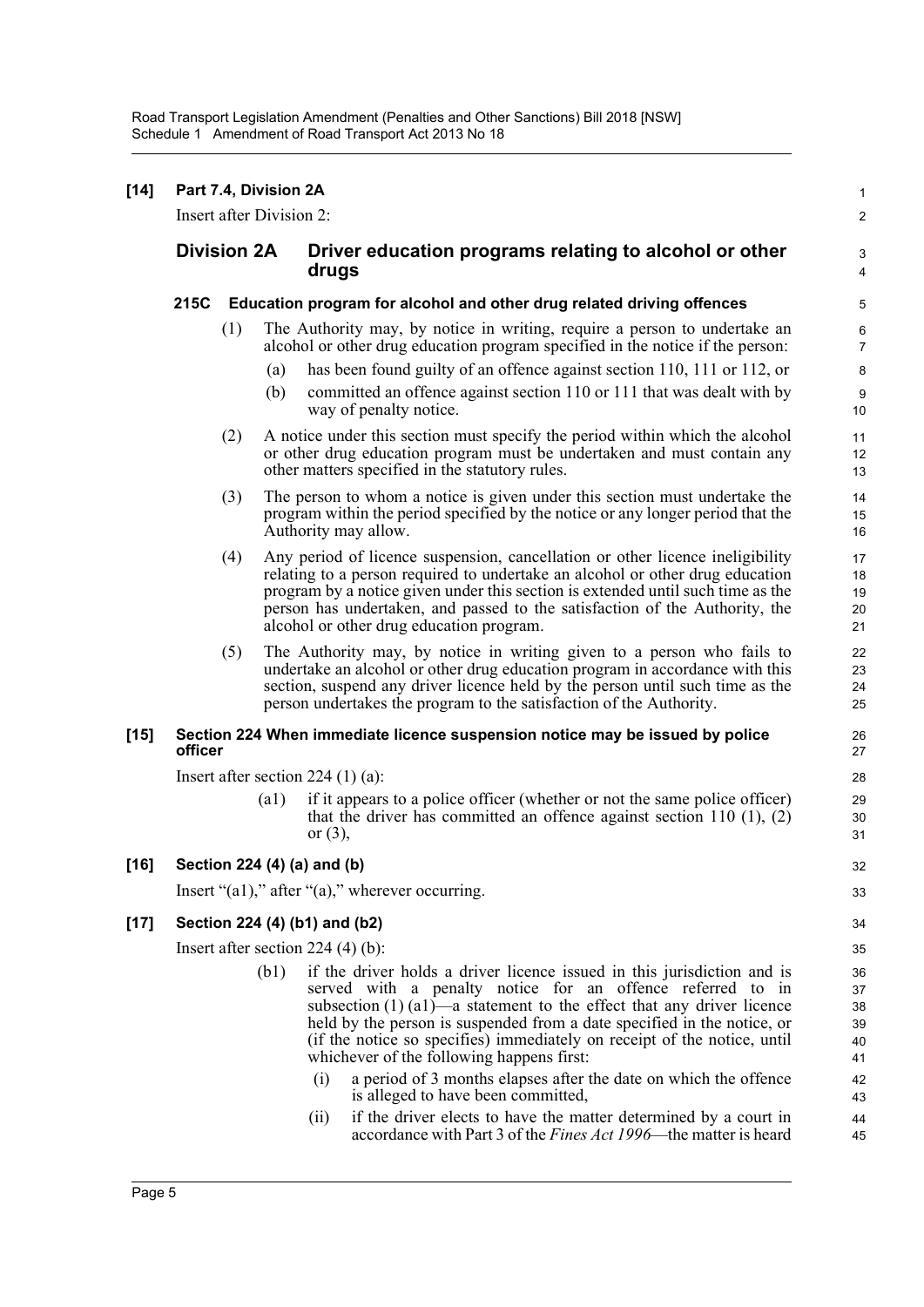and determined by a court or a decision is made not to take or continue proceedings against the person, 2

1

14 13

22 21 20

34 33 32

- (iii) a decision is made not to enforce the penalty notice, 3
- (b2) if the driver is an authorised visiting driver and is served with a penalty 4 notice for an offence referred to in subsection (1) (a1)—a statement to the effect that the driver's authority to drive in this jurisdiction is suspended from a date specified in the notice, or (if the notice so specifies) immediately on receipt of the notice, until whichever of the following happens first: 9
	- (i) a period of 3 months elapses after the date on which the offence 10 is alleged to have been committed, 11
	- (ii) if the driver elects to have the matter determined by a court in 12 accordance with Part 3 of the *Fines Act 1996*—the matter is heard and determined by a court or a decision is made not to take or continue proceedings against the person, 15
	- (iii) a decision is made not to enforce the penalty notice, 16

#### **[18] Section 237 Definitions** 17

Insert after paragraph (a) of the definition of *sanctionable offence* in section 237 (1): 18

(a1) an offence against section 110 (4) or  $(5)$  or clause 16 (1) (b) or 19 17 (1) (a1) of Schedule 3 (a *new offence*), but only if the person has been convicted of an alcohol-related major offence (within the meaning of Division 2 of Part 7.4) during the period of 5 years before the new offence was committed, 23

#### **[19] Section 266 Definitions** 24

Insert after paragraph (e) of the definition of *appealable decision* in section 266 (1): 25

(e1) a decision of the Authority to suspend a person's driver licence under 26 section 215C, 27

#### **[20] Schedule 1 Examples of statutory rule-making powers** 28

Insert at the end of clause 1 (2) (p): 29

 $,$  and  $,$  30

(q) without limiting paragraph (n) or (o), alcohol or other drug education 31 programs to be undertaken by holders of driver licences who have been found guilty of, or have been issued a penalty notice in respect of, an offence under this Act or the statutory rules relating to the use of alcohol or other drugs. 35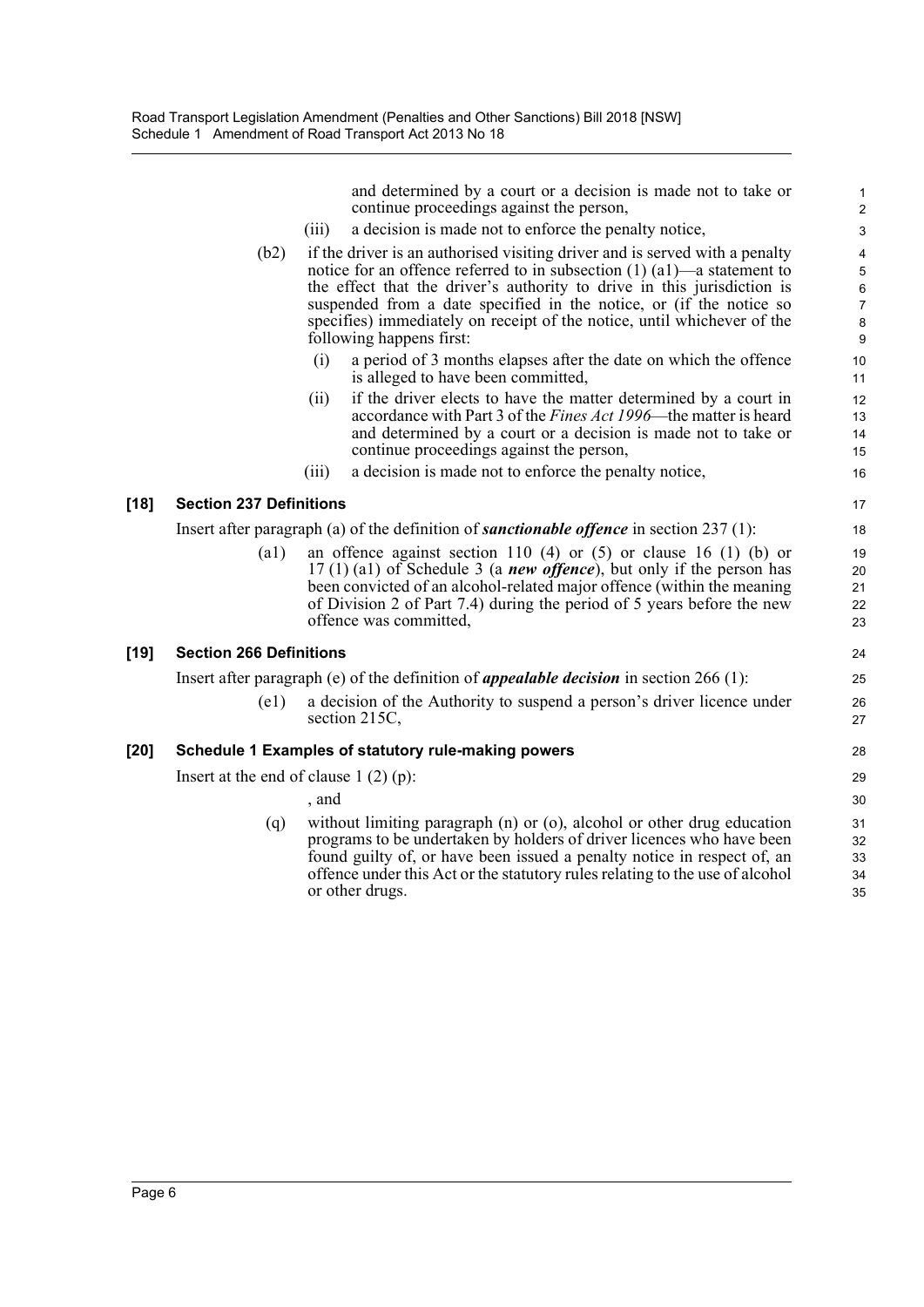<span id="page-10-0"></span>

|       | <b>Schedule 2</b>                |                    | Amendment of other legislation                                                                                                                                                                                                                                                                                            | $\mathbf{1}$         |
|-------|----------------------------------|--------------------|---------------------------------------------------------------------------------------------------------------------------------------------------------------------------------------------------------------------------------------------------------------------------------------------------------------------------|----------------------|
| 2.1   |                                  |                    | Point to Point Transport (Taxis and Hire Vehicles) Regulation 2017                                                                                                                                                                                                                                                        | 2                    |
| [1]   |                                  |                    | <b>Clause 24 Disqualifying offences</b>                                                                                                                                                                                                                                                                                   | 3                    |
|       |                                  |                    | Insert "whether the previous offence resulted in a finding of guilt or was dealt with by way<br>of penalty notice as referred to in section 4 (5) of that Act" after "a previous offence under<br>that subsection" in clause $24(3)$ .                                                                                    | 4<br>$\sqrt{5}$<br>6 |
| $[2]$ | <b>Clause 24 (4A)</b>            |                    |                                                                                                                                                                                                                                                                                                                           | 7                    |
|       | Insert after clause $24(4)$ :    |                    |                                                                                                                                                                                                                                                                                                                           | 8                    |
|       | (4A)                             |                    | A person must not drive a taxi or hire vehicle that is being used to provide a<br>passenger service if the person has committed an offence against<br>section 110 (2) or 111 (1) of the <i>Road Transport Act 2013</i> that has been dealt<br>with by way of penalty notice as referred to in section $4(5)$ of that Act. | 9<br>10<br>11<br>12  |
| 2.2   |                                  |                    | <b>Road Transport (Driver Licensing) Regulation 2017</b>                                                                                                                                                                                                                                                                  | 13                   |
| [1]   | licences                         |                    | Clause 35A Authority may extend provisional licence period for provisional P2                                                                                                                                                                                                                                             | 14<br>15             |
|       |                                  |                    | Omit "section 224 (1) (c)" from clause $35A(1)$ (c).                                                                                                                                                                                                                                                                      | 16                   |
|       |                                  |                    | Insert instead "section 224 $(1)$ $(1)$ or $(c)$ ".                                                                                                                                                                                                                                                                       | 17                   |
| $[2]$ | <b>Clause 67A</b>                |                    |                                                                                                                                                                                                                                                                                                                           | 18                   |
|       | Insert after clause 67:          |                    |                                                                                                                                                                                                                                                                                                                           | 19                   |
|       | 67A                              |                    | Prescribed alcohol or other drug related driving offences                                                                                                                                                                                                                                                                 | 20                   |
|       |                                  |                    | For the purposes of the definition of <i>alcohol or other drug related driving</i><br><i>offence</i> in section 4 (1) of the Act, offences against section 110 (1), (2) or (3)<br>or 111 (1) of the Act are prescribed.                                                                                                   | 21<br>22<br>23       |
| [3]   |                                  |                    | <b>Clause 96 Interstate and international visitors</b>                                                                                                                                                                                                                                                                    | 24                   |
|       | Insert after clause $96(4)(n)$ : |                    |                                                                                                                                                                                                                                                                                                                           | 25                   |
|       |                                  | $\left( 0 \right)$ | if, in the reasonable opinion of the Authority, the Authority could, under<br>section 59 of the Act, suspend a NSW driver licence held by the visiting<br>driver, if the driver were to hold such a licence, because of an alcohol<br>or other drug related driving offence.                                              | 26<br>27<br>28<br>29 |
| [4]   | <b>Clause 96 (7A)</b>            |                    |                                                                                                                                                                                                                                                                                                                           | 30                   |
|       | Insert after clause 96 (7):      |                    |                                                                                                                                                                                                                                                                                                                           | 31                   |
|       | (7A)                             |                    | If the Authority forms an opinion that subclause $(4)$ (o) applies to a visiting<br>driver, the cessation of the exemption applies for the same period of time the<br>driver would be suspended under section 59 of the Act if the driver held a<br>NSW driver licence.                                                   | 32<br>33<br>34<br>35 |
| [5]   | <b>Clause 96 (9)</b>             |                    |                                                                                                                                                                                                                                                                                                                           | 36                   |
|       |                                  |                    | Omit "(j) or $(n)$ ". Insert instead "(j), $(n)$ or $(o)$ ".                                                                                                                                                                                                                                                              | 37                   |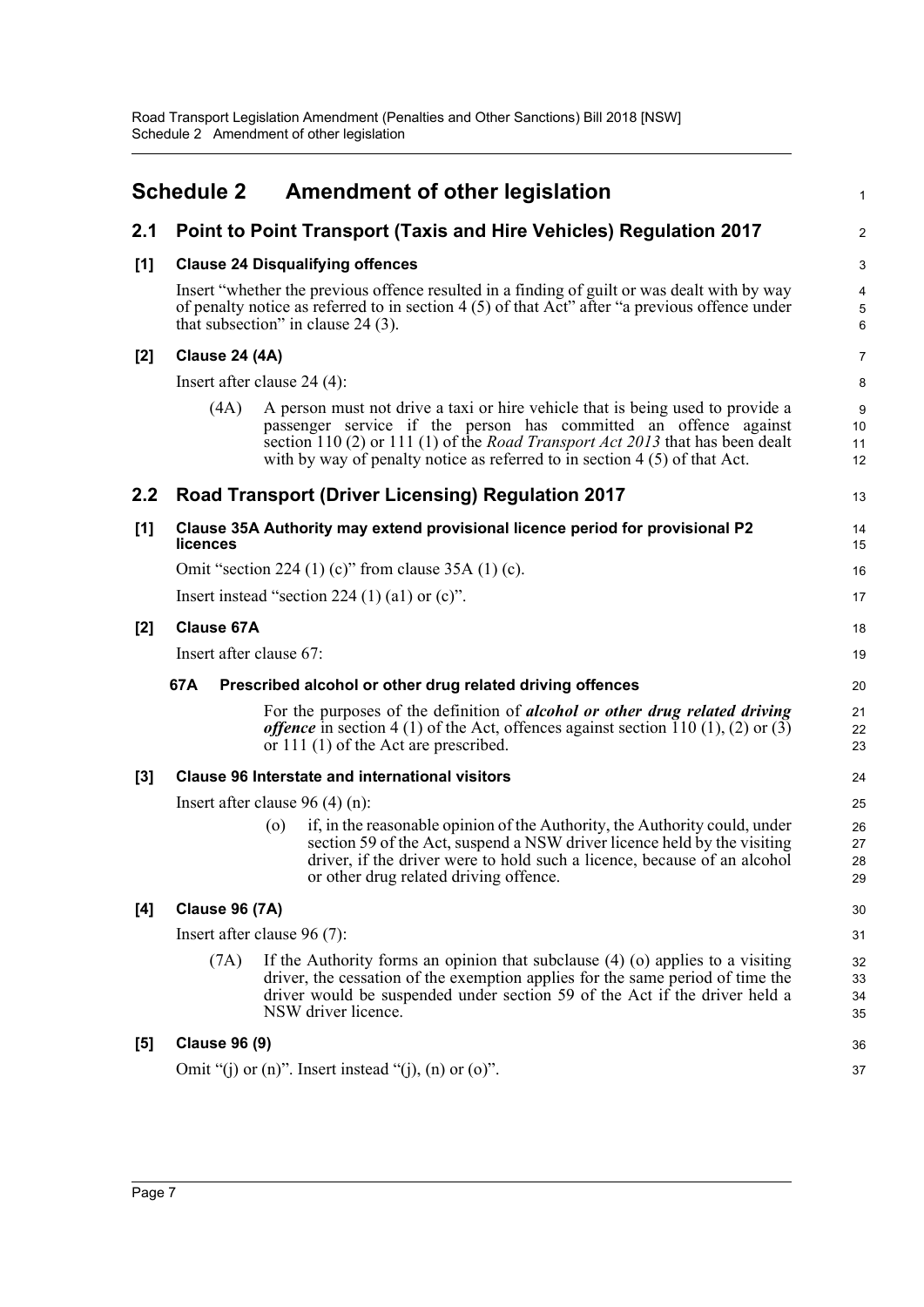Road Transport Legislation Amendment (Penalties and Other Sanctions) Bill 2018 [NSW] Schedule 2 Amendment of other legislation

| 2.3   |                                                                                                           | <b>Road Transport (General) Regulation 2013</b>                                                                                                                                                                                                                                                                  | 1                       |
|-------|-----------------------------------------------------------------------------------------------------------|------------------------------------------------------------------------------------------------------------------------------------------------------------------------------------------------------------------------------------------------------------------------------------------------------------------|-------------------------|
| [1]   |                                                                                                           | <b>Clause 126 Driver licensing decisions</b>                                                                                                                                                                                                                                                                     | $\overline{\mathbf{c}}$ |
|       |                                                                                                           | Omit "clause 96 (4) (g), (h) or (i)" from clause 126 (d).                                                                                                                                                                                                                                                        | 3                       |
|       |                                                                                                           | Insert instead "clause 96 (4) (g), (h), (i) or (o)".                                                                                                                                                                                                                                                             | 4                       |
| $[2]$ |                                                                                                           | <b>Schedule 5 Penalty notice offences</b>                                                                                                                                                                                                                                                                        | 5                       |
|       |                                                                                                           | Insert in appropriate order under the heading <i>Road Transport Act 2013</i> :                                                                                                                                                                                                                                   | 6                       |
|       |                                                                                                           | Section 110 $(1)$ – $(3)$ (but only if the person has not been<br>Class 1<br>Level 7<br>issued a penalty notice for an alcohol or other drug related<br>driving offence, or convicted of the same or an equivalent<br>offence, in the 5 years before the offence)                                                |                         |
|       |                                                                                                           | Section 111 (1) (but only if the person has not been issued Class 1<br>Level 7<br>a penalty notice for an alcohol or other drug related driving<br>offence, or convicted of the same or an equivalent offence,<br>in the 5 years before the offence)                                                             |                         |
| 2.4   |                                                                                                           | <b>Roads Act 1993 No 33</b>                                                                                                                                                                                                                                                                                      | 7                       |
|       | Part 9, Division 7                                                                                        |                                                                                                                                                                                                                                                                                                                  | 8                       |
|       | Insert after Division 6:                                                                                  |                                                                                                                                                                                                                                                                                                                  | 9                       |
|       | <b>Division 7</b>                                                                                         | <b>Trespassing on Sydney Harbour Bridge and other</b><br>major bridges and tunnels                                                                                                                                                                                                                               | 10<br>11                |
|       | Damage, disruption or obstruction of Sydney Harbour Bridge and other major<br>144G<br>bridges and tunnels |                                                                                                                                                                                                                                                                                                                  |                         |
|       | (1)                                                                                                       | A person must not enter, remain on, climb, jump from or otherwise trespass on<br>any part of the Sydney Harbour Bridge or any other major bridge or tunnel if<br>that conduct:                                                                                                                                   | 14<br>15<br>16          |
|       |                                                                                                           | causes damage to the bridge or tunnel, or<br>(a)                                                                                                                                                                                                                                                                 | 17                      |
|       |                                                                                                           | seriously disrupts or obstructs vehicles or pedestrians attempting to use<br>(b)<br>the bridge or tunnel, or                                                                                                                                                                                                     | 18<br>19                |
|       |                                                                                                           | is an offence punishable by imprisonment or is an offence arising under<br>(c)<br>the Summary Offences Act 1988.                                                                                                                                                                                                 | 20<br>21                |
|       |                                                                                                           | Maximum penalty: 200 penalty units or imprisonment for 2 years, or both.                                                                                                                                                                                                                                         | 22                      |
|       | (2)                                                                                                       | Without limiting subsection $(1)$ (b), a person seriously disrupts or obstructs<br>vehicles or pedestrians attempting to use the bridge or tunnel if, as a result of<br>the person's conduct, the bridge or tunnel (or any part of the bridge or tunnel)<br>is closed or vehicles or pedestrians are redirected. | 23<br>24<br>25<br>26    |
|       | (3)                                                                                                       | Nothing in this section prohibits conduct in accordance with the consent or<br>authority of RMS, the NSW Police Force or other public authority.                                                                                                                                                                 | 27<br>28                |
|       | (4)                                                                                                       | It is a defence to the prosecution of an offence against this section if the person<br>charged proves that the person had a reasonable excuse for the conduct<br>concerned.                                                                                                                                      | 29<br>30<br>31          |
|       | (5)                                                                                                       | For the purposes of subsection (4) but without limiting that subsection, a<br>person has a reasonable excuse if the conduct arose from a mechanical fault or<br>breakdown of a motor vehicle.                                                                                                                    | 32<br>33<br>34          |